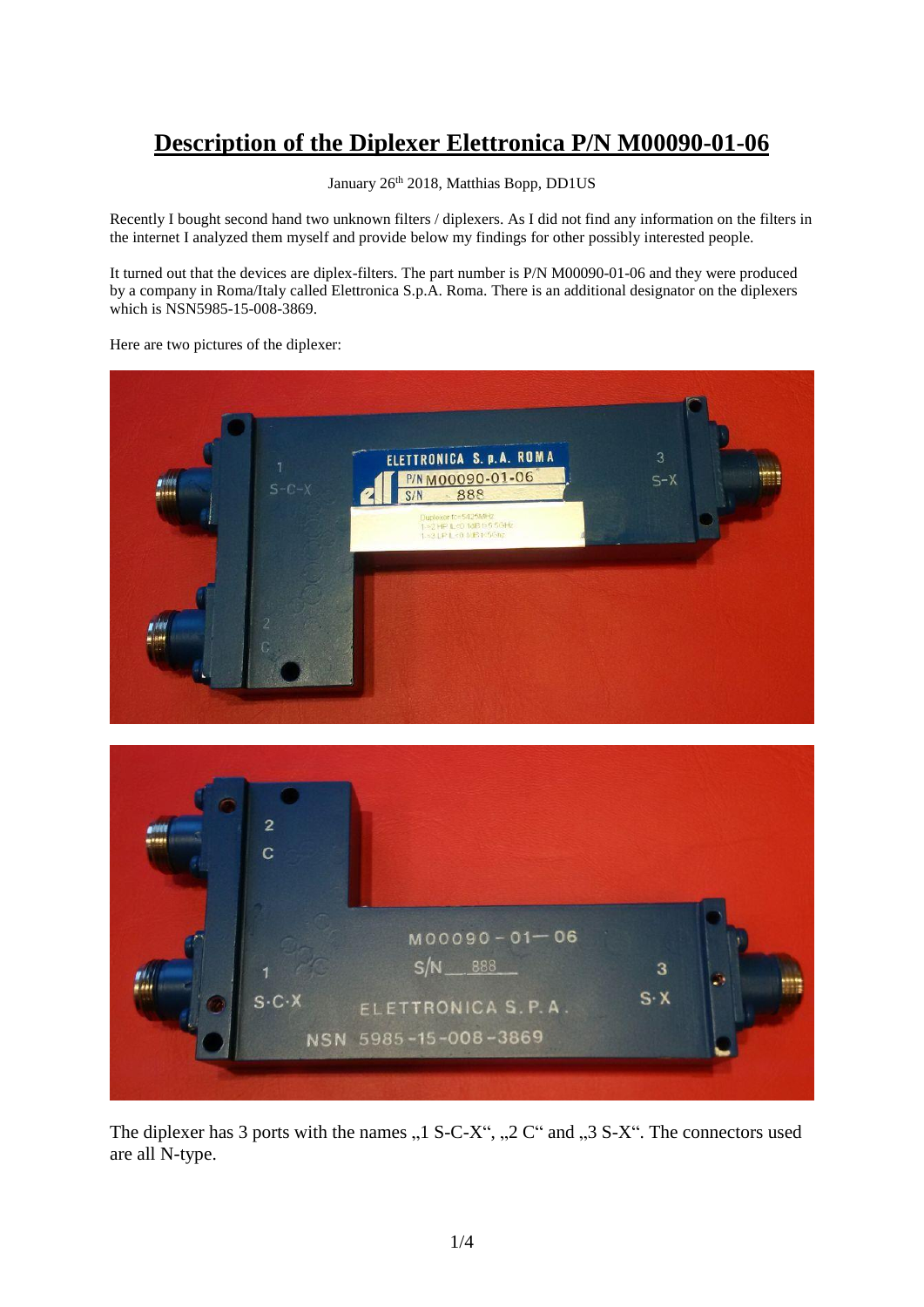Next I made some measurements of the S21 transfer characteristic of the diplexer. First I used the port "1 S-C-X" as input port and the port "2 C" as the output port. The 3d port "3 S-X" was terminated with a 50 Ohms.

The measuremt was done with a spectrum analyzer with tracking generator which covers the frequency range 9 kHz to 7 GHz.

Here are the results (horizontal axis frequency in MHz, vertical axis insertion loss in dB):



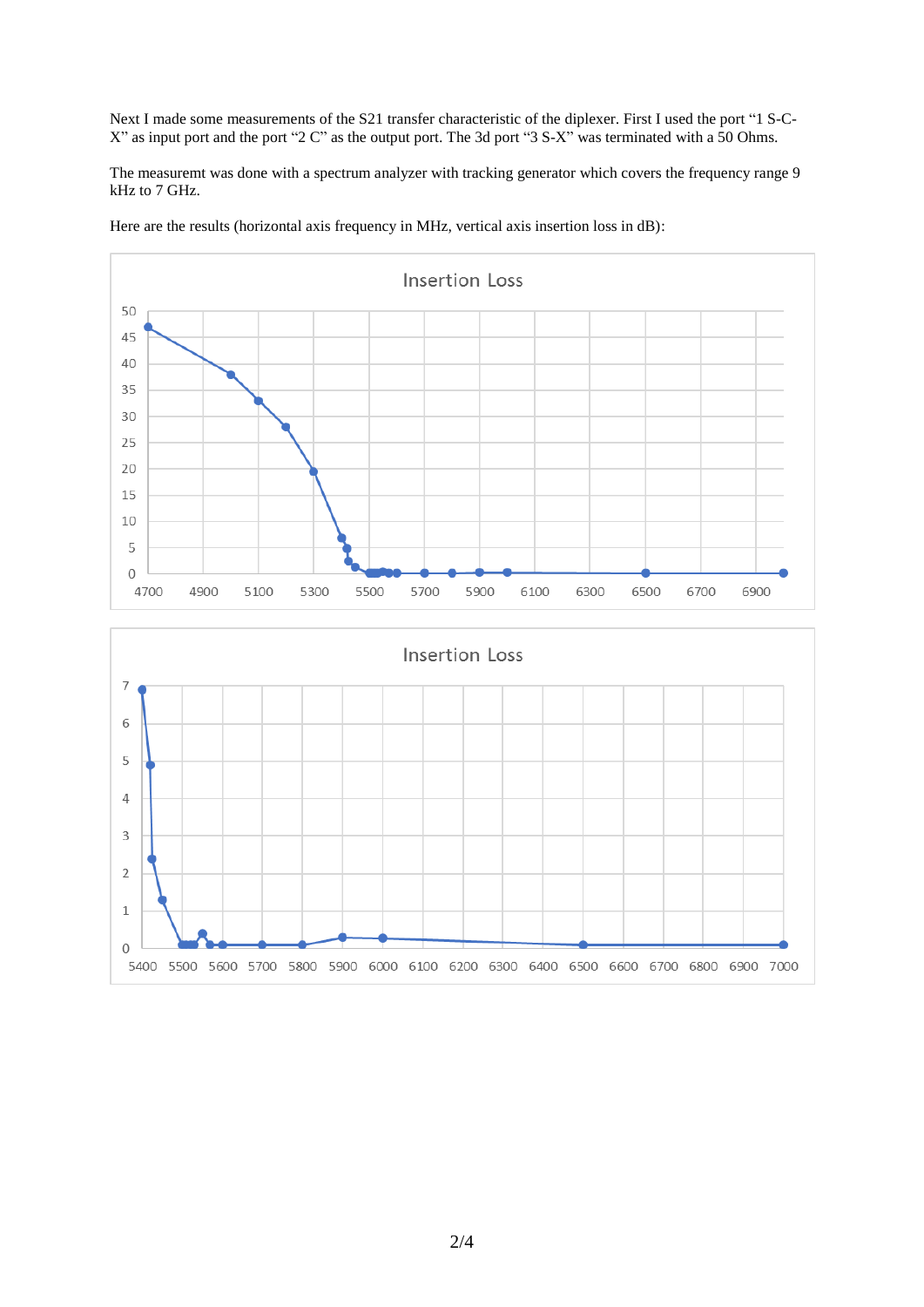Next I repeated the same measurements, using again port "1 S-C-X" as input port but this time port "3 S-X" as the output port. Port "2 C" was terminated with 50 Ohms.

Here are the results (horizontal axis frequency in MHz, vertical axis insertion loss in dB):